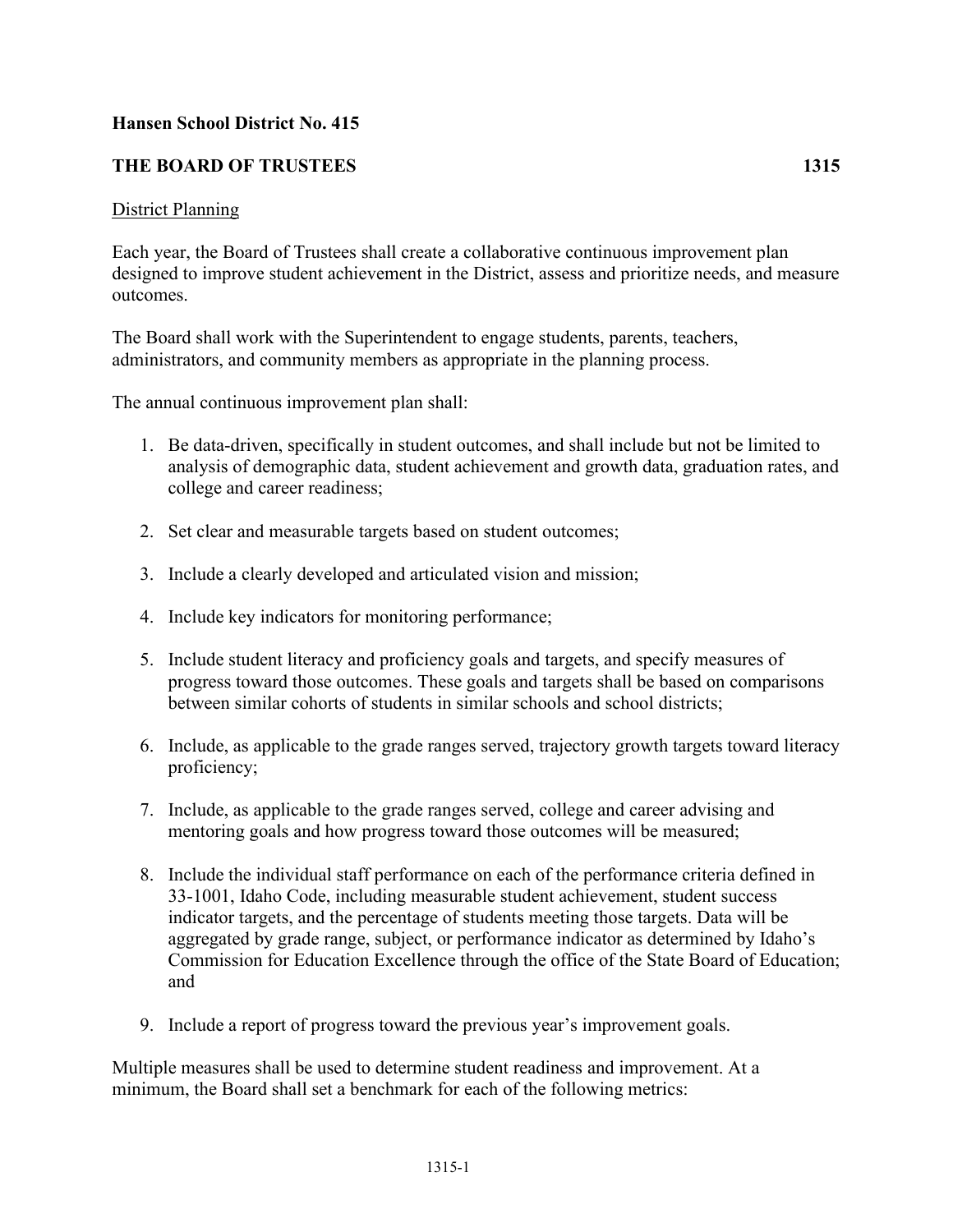- 1. **Career and College Readiness**: The number and percentage of students meeting the college-ready benchmark in mathematics and English Language Arts on a State recognized college entrance exam. Improvement shall be measured by year-over-year growth in the percentage of students meeting the college readiness benchmark.
- 2. **High School Readiness**: The number and percentage of students meeting proficient or advanced on the  $8<sup>th</sup>$  grade Idaho Standards Achievement Test in mathematics and English language usage. Improvement shall be measured by year-over-year growth in the percentage of students scoring proficient or advanced.
- 3. **7th Grade Readiness**: The number and percentage of students meeting proficient or advanced on the 6<sup>th</sup> grade Idaho Standards Achievement Test in mathematics and English language usage. Improvement shall be measured by year-over-year growth in the percentage of students scoring proficient or advanced.
- 4. **4th Grade Reading Readiness**: The number and percentage of students reading at grade level on the spring 3rd grade statewide reading assessment. Improvement shall be measured by year-over-year growth in the percentage of students scoring at grade level.
- 5. **3rd Grade Reading Readiness**: The number and percentage of students reading at grade level on the spring  $2<sup>nd</sup>$  grade statewide reading assessment. Improvement shall be measured by year-over-year growth in the percentage of students scoring at grade level.
- 6. **2nd Grade Reading Readiness**: The number and percentage of students reading at grade level on the spring 1<sup>st</sup> grade statewide reading assessment. Improvement shall be measured by year-over-year growth in the percentage of students scoring at grade level.
- 7. **1st Grade Reading Readiness**: The number and percentage of students reading at grade level on the spring kindergarten statewide reading assessment. Improvement shall be measured by year-over-year growth in the percentage of students scoring at grade level.

The Board may use the following assessment tools for measuring student achievement and growth:

- 1. Idaho Standards Achievement Test (ISAT), including interim ISAT assessments;
- 2. Student learning objectives;
- 3. Teacher-constructed assessments of student growth;
- 4. Pre and post-tests, including District-adopted tests;
- 5. Performance-based assessments;
- 6. Idaho Reading Indicator, which is a required assessment tool for applicable staff;
- 7. College entrance exams or preliminary college entrance exams such as PSAT, SAT, PACT, and ACT;
- 8. Advanced Placement exams;
- 9. Career technical exams;